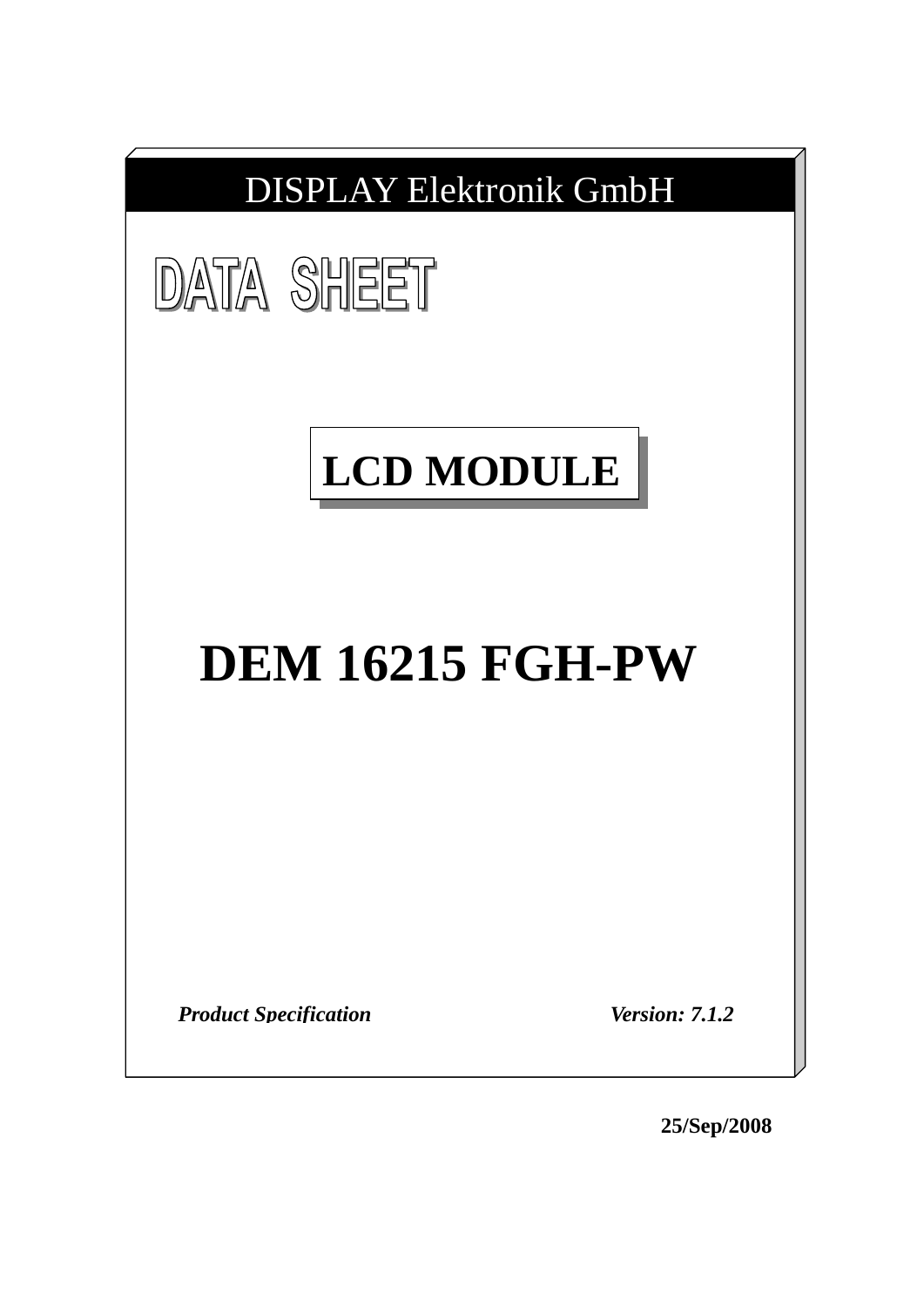# GENERAL SPECIFICATION

# MODULE NO. : DEM 16215 FGH-PW

CUSTOMER P/N

| <b>VERSION NO.</b> | <b>CHANGE DESCRIPTION</b>                      | <b>DATE</b> |
|--------------------|------------------------------------------------|-------------|
| $\theta$           | ORIGINAL VERSION                               | 28.12.2002  |
| 1                  | <b>ADD VERSION</b>                             | 23.07.2003  |
| $\overline{2}$     | <b>CHANGED BACKLIGHT</b><br><b>TEMPERATURE</b> | 26.07.2003  |
| 3                  | <b>CHANGED PCB DRAWING</b>                     | 08.08.2003  |
| $\overline{4}$     | <b>ADD VERSION</b>                             | 04.11.2003  |
| 5                  | <b>ADD VERSION</b>                             | 20.05.2005  |
| 6                  | <b>ADD VERSION</b>                             | 19.12.2006  |
| 7                  | <b>CHANGED JUMPER SETTINGS</b>                 | 20.12.2006  |
| 7.1.2              | <b>CHANGED IC</b>                              | 25.09.2008  |
|                    |                                                |             |
|                    |                                                |             |

PREPARED BY: XYP DATE: 25.09.2008

APPROVED BY: MH DATE: 25.09.2008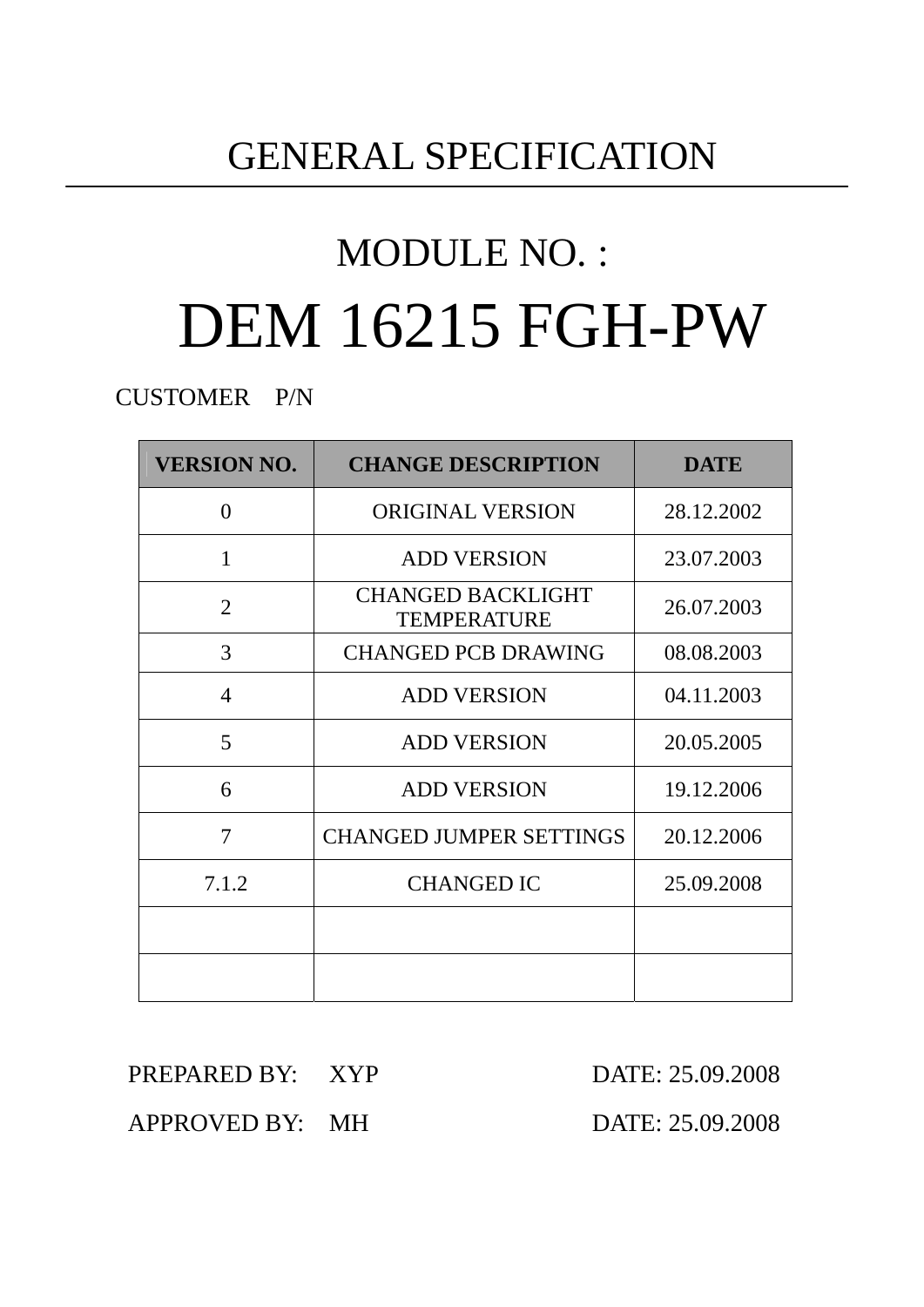**DEM 16215 FGH-PW** 

# **CONTENTS**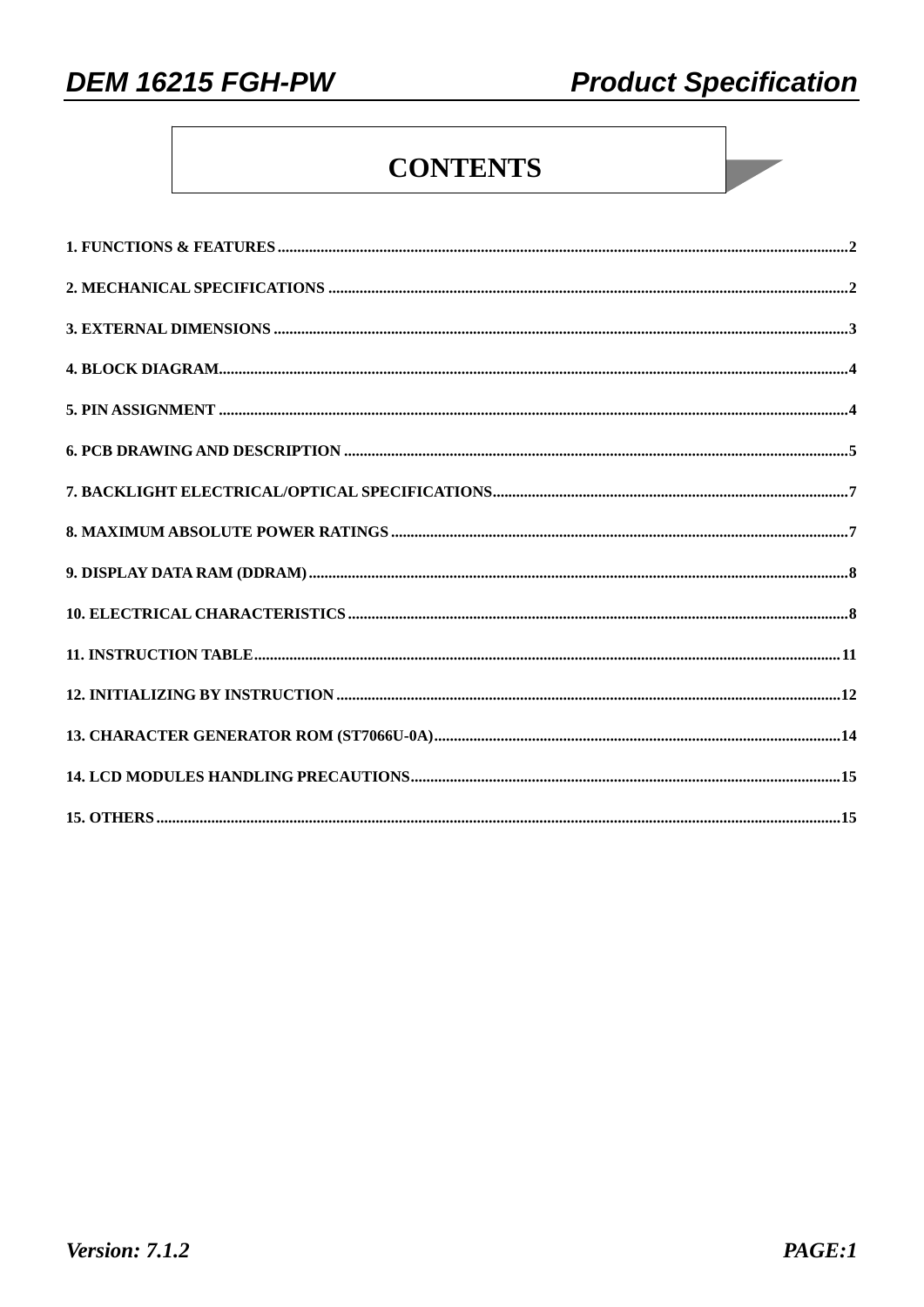# **1. FUNCTIONS & FEATURES**

| <b>LCD TYPE</b>                                                     |
|---------------------------------------------------------------------|
| <b>FSTN Transmissive Positive Mode</b>                              |
|                                                                     |
| $:6$ o'clock                                                        |
| : $1/16$ Duty Cycle, $1/5$ Bias                                     |
| $: 5.0$ Volt (typ.)                                                 |
| : LED, White, Lightguide                                            |
| $V_{LCD}$ Adjustable For Best Contrast<br>: $4.5$ Volt (typ.)       |
| : 16 x 2 Characters $(5 \times 8 \text{ dots},$ Format : 192 Kinds) |
| : CGROM (13,200bits)                                                |
| : CGRAM $(64 \times 8 \text{ bits})$                                |
| : DDRAM (80 x 8 bits for 80 Digits)                                 |
| : Easy Interface with a 4-bit or 8-bit MPU                          |
| : -20 $^{\circ}$ C to +70 $^{\circ}$ C                              |
| : -30 $\mathrm{^{\circ}C}$ to +80 $\mathrm{^{\circ}C}$              |
|                                                                     |

# **2. MECHANICAL SPECIFICATIONS**

| $\bullet$ Module Size | : 122.00 x 44.00 x 13.60 mm |
|-----------------------|-----------------------------|
| • Character Pitch     | $: 6.00 \times 10.45$ mm    |
| • Character Size      | $: 5.20 \times 9.55$ mm     |
| • Dot Size            | $: 1.00 \times 1.15$ mm     |
| • Dot Pitch           | $: 1.05 \times 1.20$ mm     |
|                       |                             |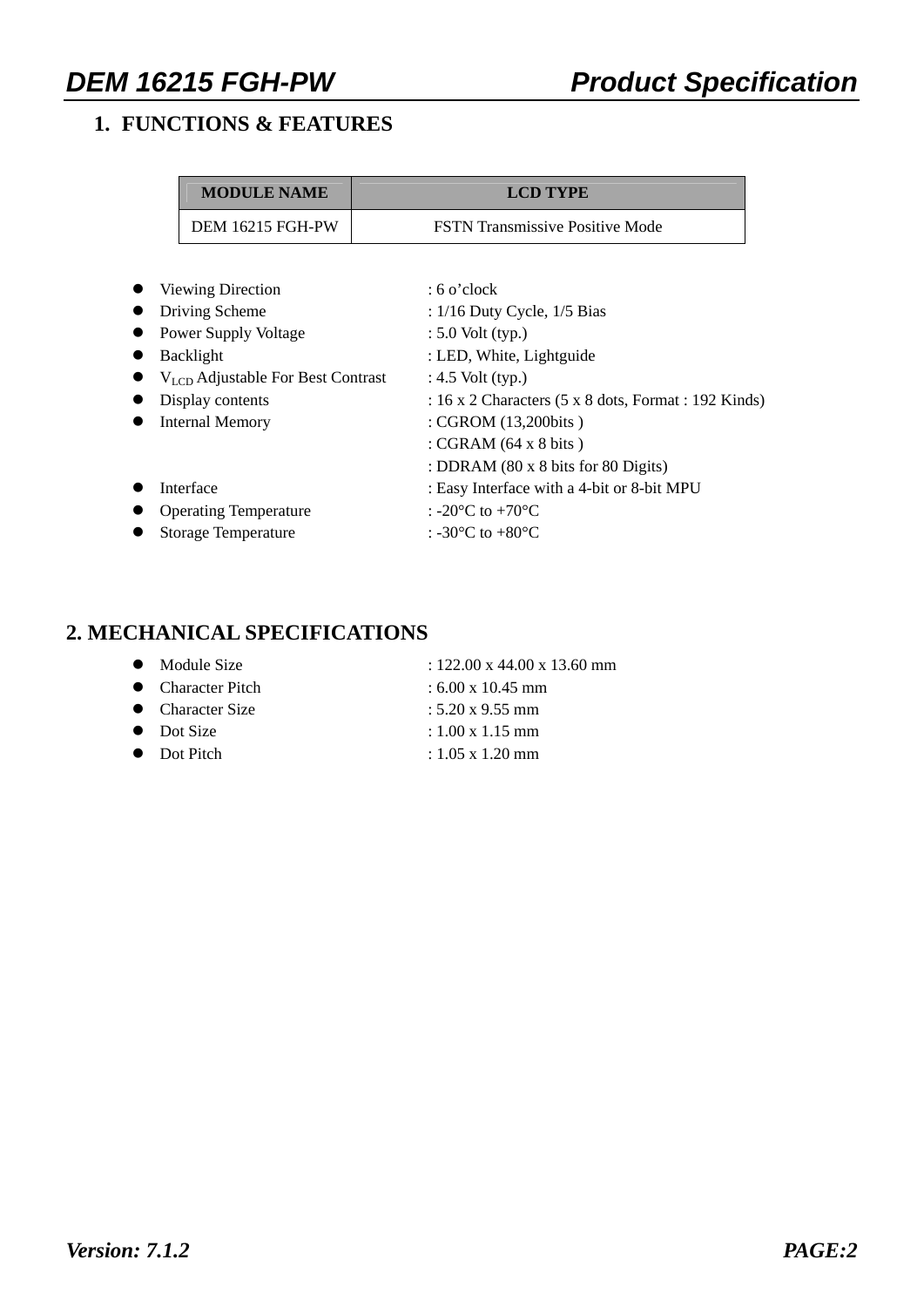# **3. EXTERNAL DIMENSIONS**



UNMARKED TOLERANCE IS ±0.3 THE MATERIAL IS LEAD-FREE.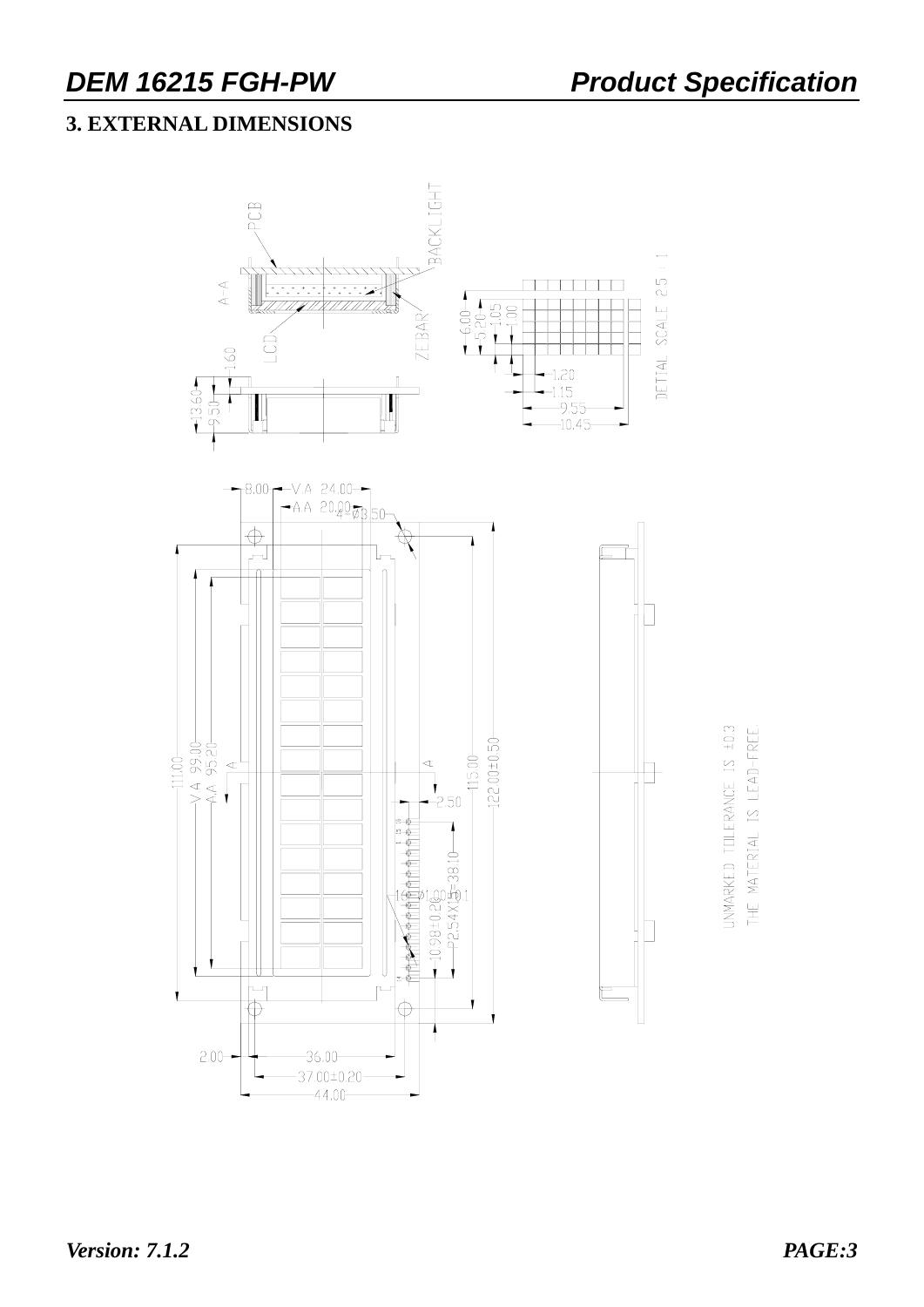# **4. BLOCK DIAGRAM**



### **5. PIN ASSIGNMENT**

| Pin No. | <b>Symbol</b>    | <b>Function</b>                                                                                                                                                  |
|---------|------------------|------------------------------------------------------------------------------------------------------------------------------------------------------------------|
| 1       | <b>VSS</b>       | Ground terminal of module.                                                                                                                                       |
| 2       | <b>VDD</b>       | Supply terminal of module 5.0V.                                                                                                                                  |
| 3       | V <sub>0</sub>   | Power Supply for liquid crystal drive.                                                                                                                           |
| 4       | RS               | Register select<br>$RS = 0$ (Instruction register)<br>$RS = 1$ (Data register)                                                                                   |
| 5       | R/W              | Read /Write<br>$R/W = 1$ (Read)<br>$R/W = 0$ (Write)                                                                                                             |
| 6       | ${\bf E}$        | Enable                                                                                                                                                           |
| 7       | D <sub>B</sub> 0 |                                                                                                                                                                  |
| 8       | DB1              |                                                                                                                                                                  |
| 9       | D <sub>B2</sub>  |                                                                                                                                                                  |
| 10      | DB <sub>3</sub>  | Bi-directional data bus, data transfer is performed once, thru DB0 to DB7, in<br>the case of interface data. Length is 8-bits; and twice, thru DB4 to DB7 in the |
| 11      | DB <sub>4</sub>  | case of interface data length is 4-bits. Upper four bits first then lower four bits.                                                                             |
| 12      | DB <sub>5</sub>  |                                                                                                                                                                  |
| 13      | DB <sub>6</sub>  |                                                                                                                                                                  |
| 14      | DB7              |                                                                                                                                                                  |
| 15      | $LED - (K)$      | Please also refer to 6. PCB drawing and description.                                                                                                             |
| 16      | $LED + (A)$      | Please also refer to 6. PCB drawing and description.                                                                                                             |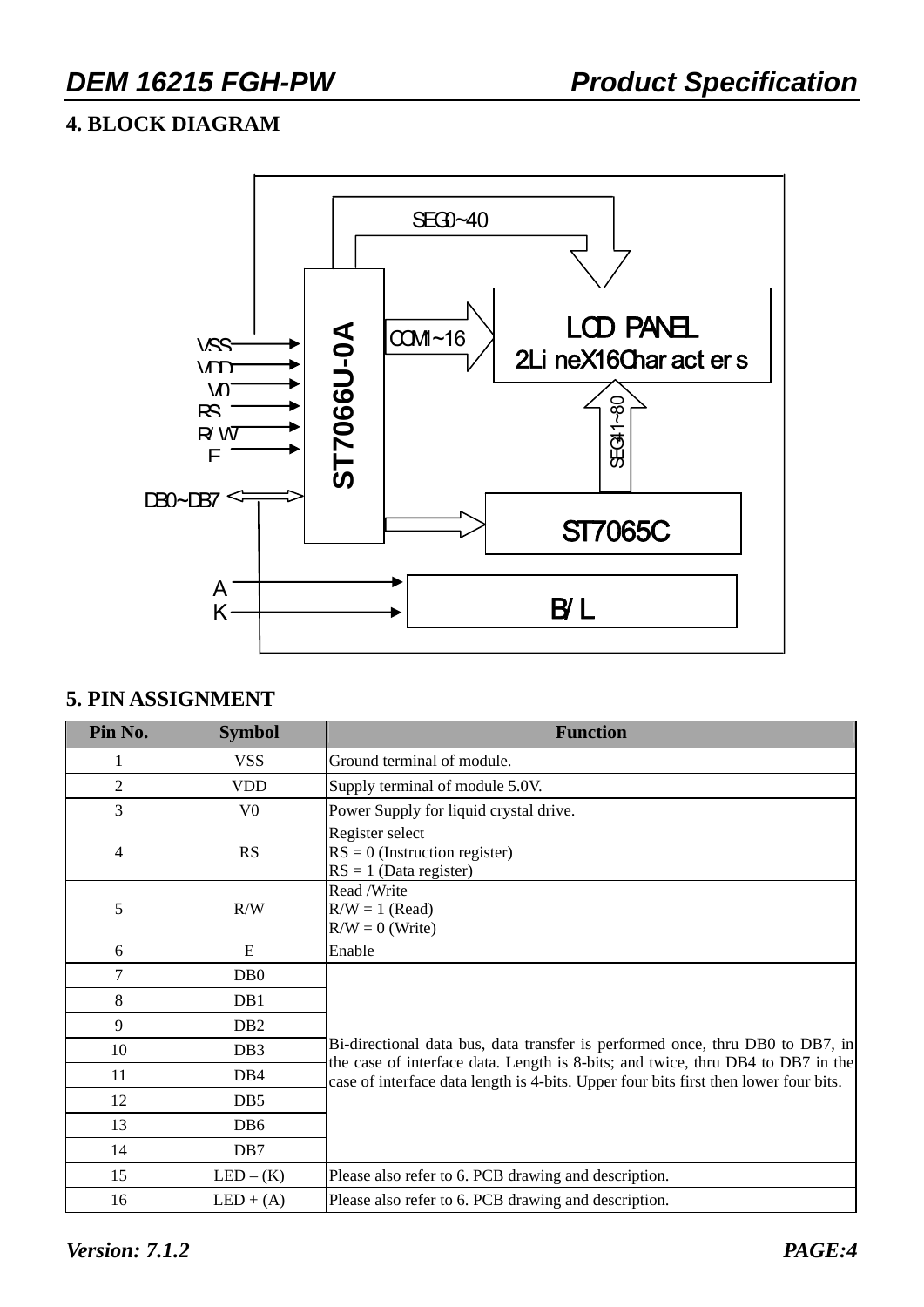# **6. PCB DRAWING AND DESCRIPTION**



### **6.1 DESCRIPTION:**

### **6-1-1.The polarity of the pin 15and the pin 16:**

|             |             | <b>LED</b> Polarity |         |  |  |  |
|-------------|-------------|---------------------|---------|--|--|--|
| J3,J5       | J2, J4      | 15 Pin              | 16 Pin  |  |  |  |
| Each open   | Each closed | Anode               | Cathode |  |  |  |
| Each closed | Each open   | Cathode             | Anode   |  |  |  |

Note: In application module, J2==J4=open, J3=J5=0 Ohm

### **6-1-2. The J1 is metal-bezel GND to module GND and J6 is mounting holes GND to module GND.**

Note: In application module,  $J1=J6=0$  ohm.

### **6-1-3.The LED resistor should be bridged when the J7 is closed.**

Note: In application module, J7=open.

### **6-1-4.The R7, R8 and R9 are the LED resistor.**

Note: R7=R8=33 Ohm, R9=open.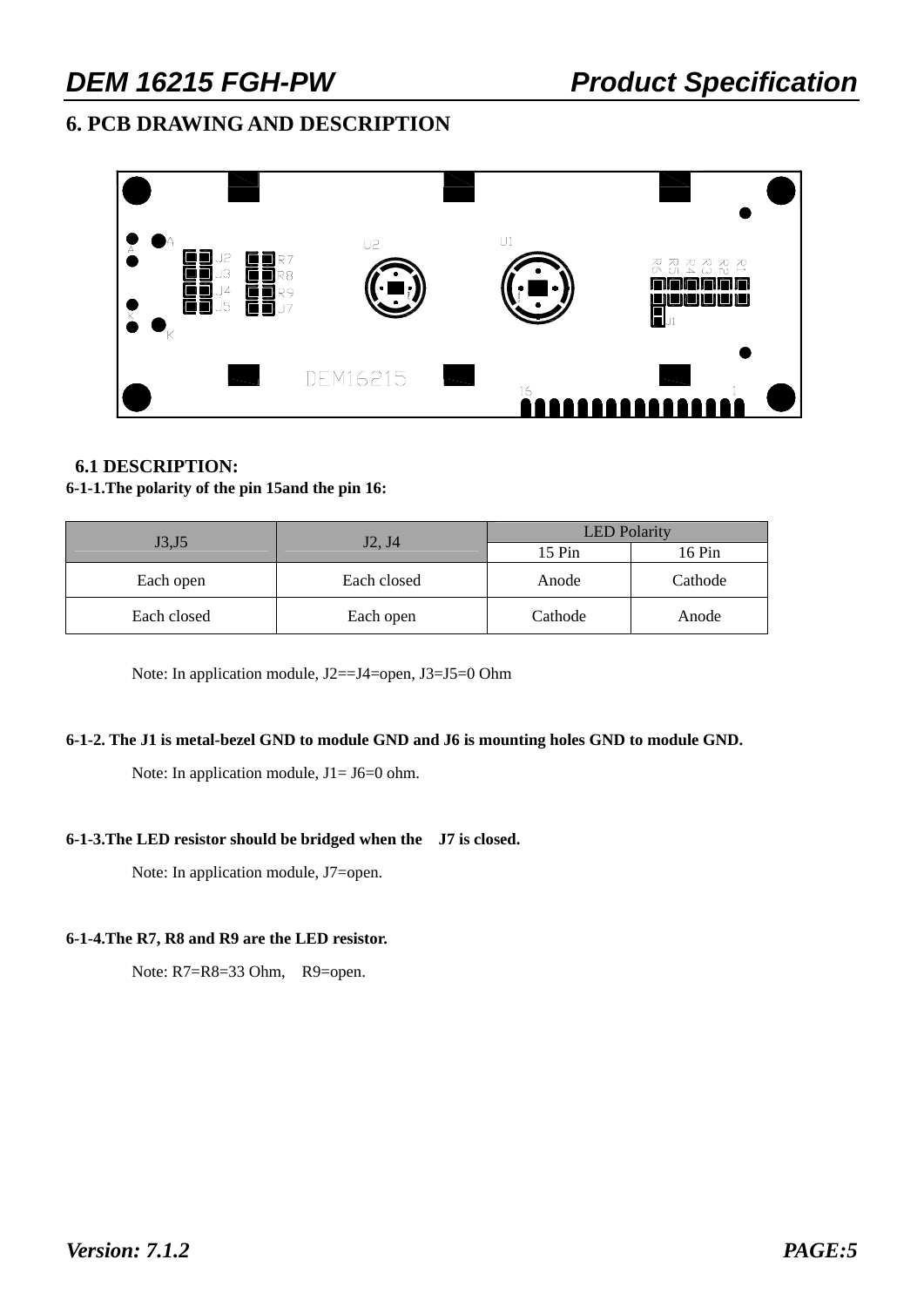**6.2 Example application** 

**6-2-1. The LED resistor should be bridged as following.** 



**6-2-2. The 15pin is the anode and the 16 pin is the cathode as following.** 



**6-2-3.The 15 pin is the cathode and the 16 pin is the anode as following.** 



**6-2-4. The metal-bezel is on ground as following.** 



**6-2-5. The mounting hole is on ground as following.**

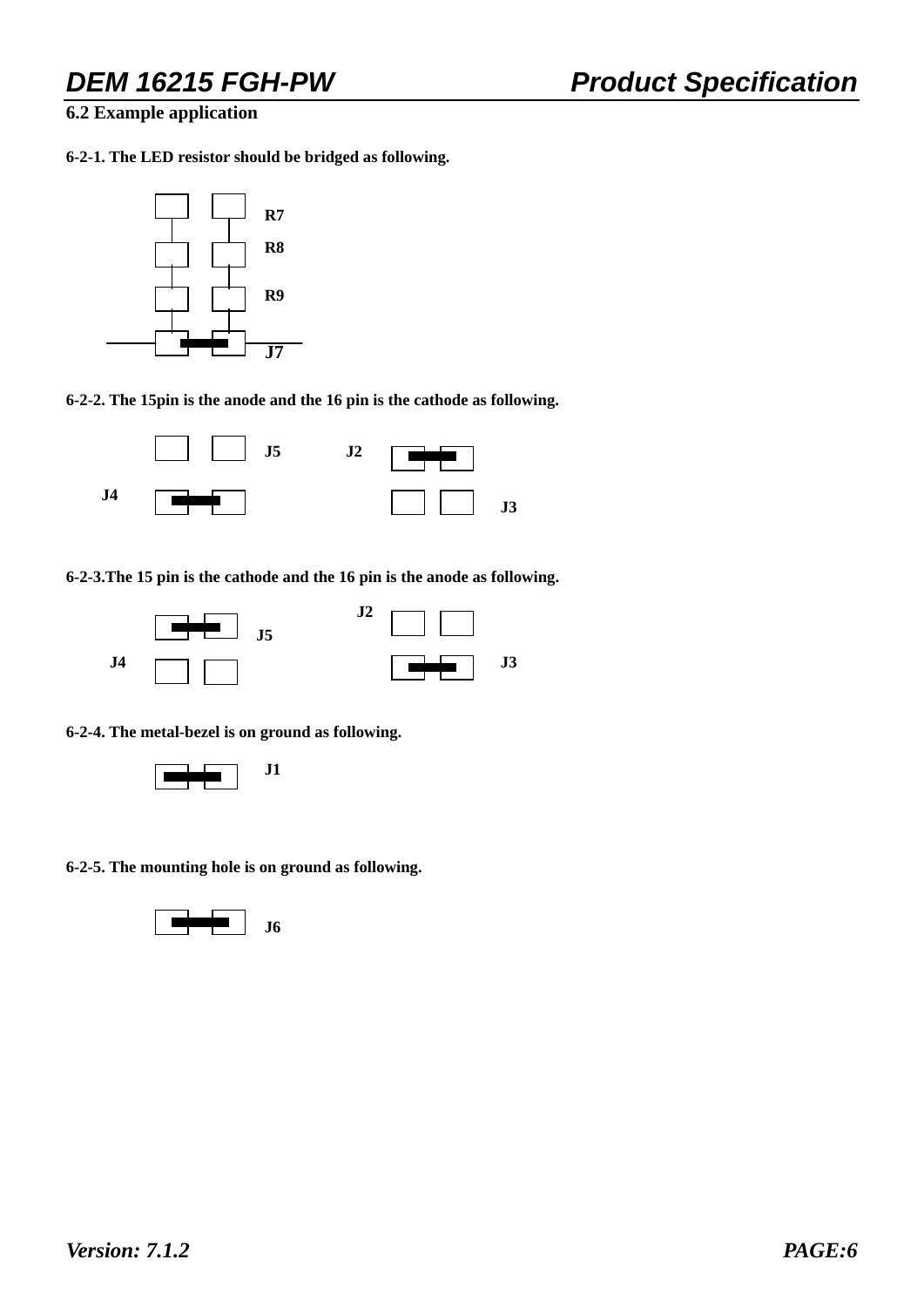# **7. BACKLIGHT ELECTRICAL/OPTICAL SPECIFICATIONS**

|                         | SYMBOL                     | MIN. | TYP.                  |     | MAX. UNIT         | CONDITIONS  |
|-------------------------|----------------------------|------|-----------------------|-----|-------------------|-------------|
| Forward Voltage         | Vf                         |      | 4.0                   |     |                   |             |
| Forward Current         | If                         |      | 60                    | 80  | mA                | $M = 4.0$ V |
| Power Disdipation       | P <sub>d</sub>             |      | 0.21                  |     | W                 |             |
| Reverse Voltage         | VR                         |      | 4.0                   |     | V                 |             |
| Reverse Current         | 1R                         |      |                       | 0.4 | mA                |             |
| Luminous Intensity      | $\mathop{\rm Lv}\nolimits$ | 65   | 88                    |     | cd/m <sup>2</sup> |             |
| Chromaticity coordinate | $X=0.270$<br>$Y=0.270$     |      | $X=0.300$<br>Y=0. 315 |     | nm                | $M = 4.0$ V |
| Emission Wavelength     | $\lambda P$                |      | White                 |     |                   |             |
| Luminous Uniformity     |                            | 70   |                       |     | $\%$              |             |



# **8. MAXIMUM ABSOLUTE POWER RATINGS**

| <b>Item</b>             | <b>Symbol</b>               | <b>Standard value</b>          | <b>Unit</b>     |
|-------------------------|-----------------------------|--------------------------------|-----------------|
| Power supply voltage(1) | $V_{DD}$                    | $-0.3 - +7.0$                  |                 |
| Power supply voltage(2) | $\mathsf{V}_{\mathsf{LCD}}$ | $V_{DD}$ -10.0 ~ $V_{DD}$ +0.3 |                 |
| Input voltage           | Vın                         | $-0.3 \sim V_{DD}+0.3$         |                 |
| Operating temperature   | $\mathsf{T}_{\mathsf{opt}}$ | $-20 - +70$                    | $^{\circ}C$     |
| Storage temperature     | $\mathsf{T}_{\textsf{stg}}$ | $-30 - +80$                    | $\rm ^{\circ}C$ |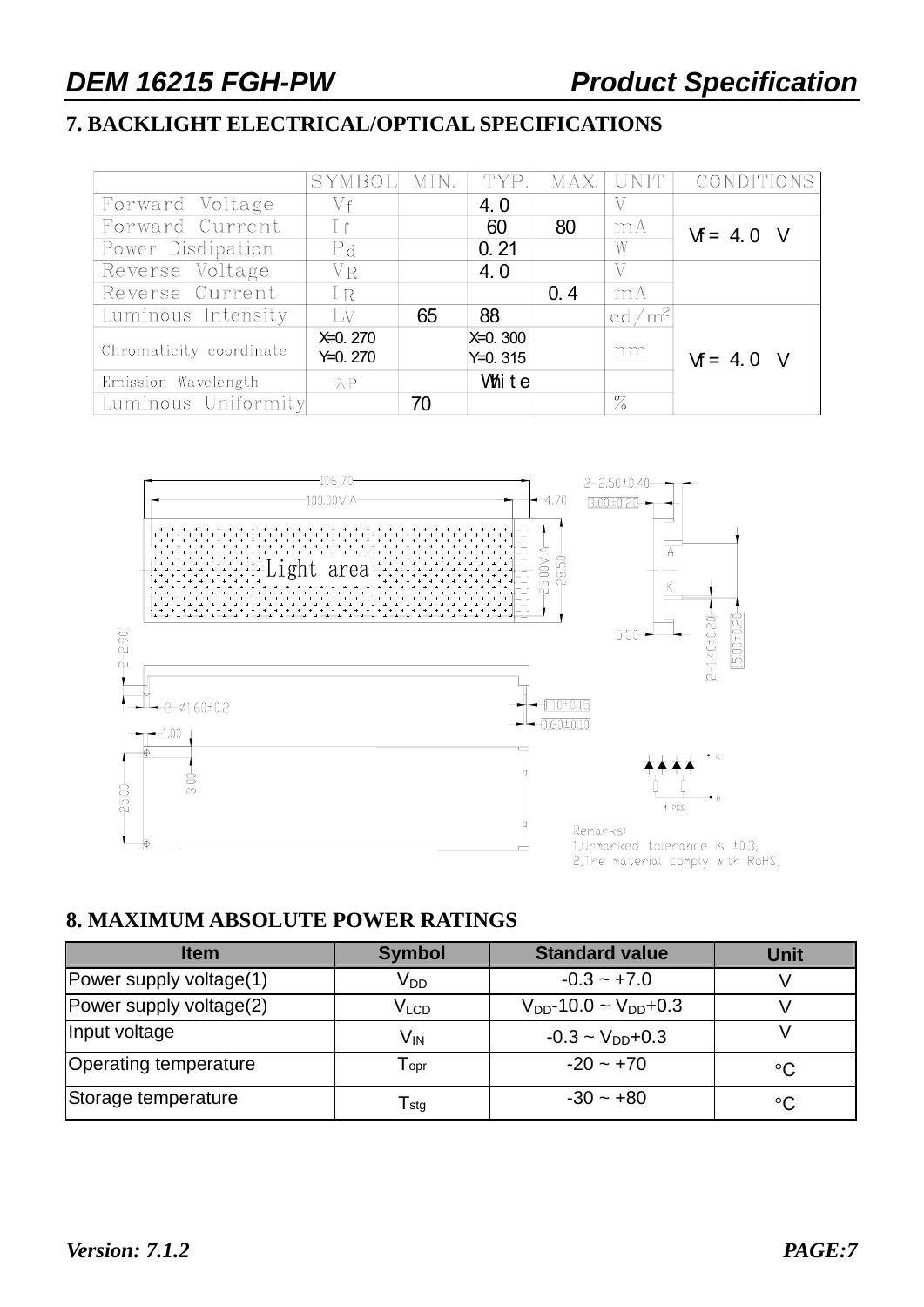# **9. DISPLAY DATA RAM (DDRAM)**

| Display<br>Position |    | 2  | з  | 4  | 5  | 6  | 7  | 8  | 9  | 10 | 11 | 12 | 13 | 14 | 15 | 16 |
|---------------------|----|----|----|----|----|----|----|----|----|----|----|----|----|----|----|----|
| DD RAM<br>Address   | 00 | 01 | 02 | 03 | 04 | 05 | 06 | 07 | 08 | 09 | 0A | 0B | 0C | 0D | 0E | 0F |
|                     | 40 | 41 | 42 | 43 | 44 | 45 | 46 | 47 | 48 | 49 | 4Α | 4B | 4C | 4D | 4Ε | 4F |
|                     |    |    |    |    |    |    |    |    |    |    |    |    |    |    |    |    |
| For<br>Shift        | 01 | 02 | 03 | 04 | 05 | 06 | 07 | 08 | 09 | 0A | oВ | oС | 0D | 0E | 0F | 10 |
| Left                | 41 | 42 | 43 | 44 | 45 | 46 | 47 | 48 | 49 | 4A | 4B | 4C | 4D | 4E | 4F | 50 |
|                     |    |    |    |    |    |    |    |    |    |    |    |    |    |    |    |    |
| For<br>Shift        | 27 | oo | 01 | 02 | 03 | 04 | 05 | 06 | 07 | 08 | 09 | 0A | OΒ | ОC | οD | 0Е |

47

46

48

49

4A | 4B | 4C |

4D

4E

42 43 44 45

### **10. ELECTRICAL CHARACTERISTICS**

 $67$  40 41

Right

### 10-1 DC Characteristics (V<sub>DD</sub>=5V,Ta=25°C)

| Item                       |           |            | <b>Standard Value</b> |            | <b>Test</b>                                                     | Unit |
|----------------------------|-----------|------------|-----------------------|------------|-----------------------------------------------------------------|------|
|                            | Symbol    | <b>MIN</b> | <b>TYP</b>            | <b>MAX</b> | Condition                                                       |      |
| <b>Operating Voltage</b>   | $V_{DD}$  | 4.7        | 5.0                   | 5.3        |                                                                 |      |
|                            | $I_{DD1}$ |            | <b>TBD</b>            | 1.0        | Ceramic oscillation<br>fosc=250kHz                              |      |
| <b>Supply Current</b>      | $I_{DD2}$ |            | <b>TBD</b>            | 0.6        | Resistor oscillation<br>external clock operation<br>fosc=270kHz | mA   |
| <b>LCD Driving Voltage</b> | Vlcd      | 4.2        | 4.5                   | 4.8        | $V_{DD}$ - $V_0$                                                |      |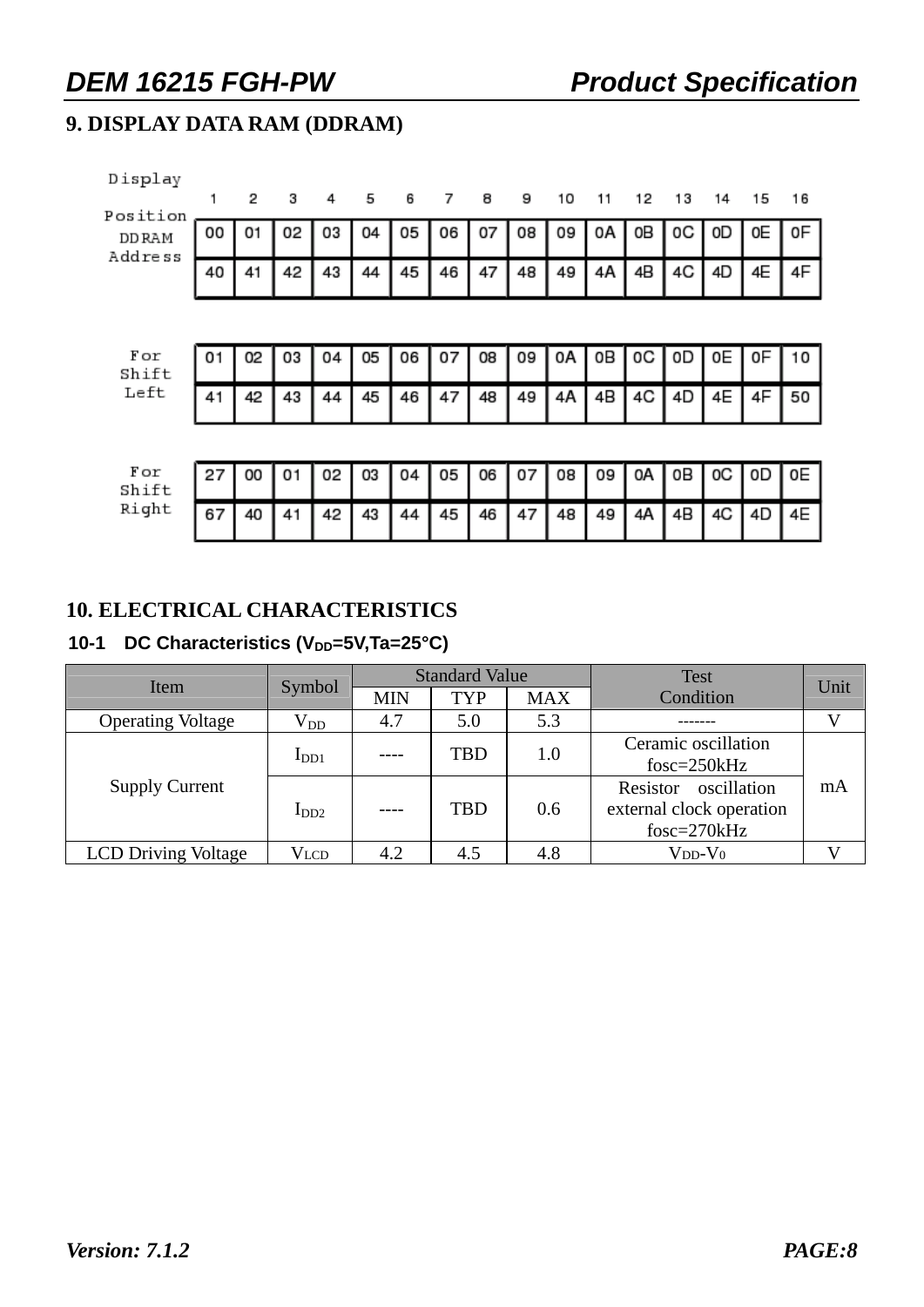# **10-2 AC Characteristics**

 $(TA = 25^{\circ}C, \text{VCC} = 5V)$ 

| Symbol                      | Characteristics                      | <b>Test Condition</b>                         | Min.                     | Typ.                     | Max.                     | Unit |  |  |  |  |  |
|-----------------------------|--------------------------------------|-----------------------------------------------|--------------------------|--------------------------|--------------------------|------|--|--|--|--|--|
| Internal Clock Operation    |                                      |                                               |                          |                          |                          |      |  |  |  |  |  |
| $f_{\rm OSC}$               | OSC Frequency                        | $R = 91K\Omega$                               | 190                      | 270                      | 350                      | KHz  |  |  |  |  |  |
| External Clock Operation    |                                      |                                               |                          |                          |                          |      |  |  |  |  |  |
| f <sub>EX</sub>             | External Frequency                   |                                               | 125                      | 270                      | 410                      | KHz  |  |  |  |  |  |
|                             | Duty Cycle                           |                                               | 45                       | 50                       | 55                       | %    |  |  |  |  |  |
| $T_R$ , $T_F$               | Rise/Fall Time                       | -                                             |                          |                          | 0.2                      | μs   |  |  |  |  |  |
|                             |                                      | Write Mode (Writing data from MPU to ST7066U) |                          |                          |                          |      |  |  |  |  |  |
| Тc                          | Enable Cycle Time                    | Pin E                                         | 1200                     | $\overline{\phantom{a}}$ |                          | ns   |  |  |  |  |  |
| T <sub>PW</sub>             | Enable Pulse Width                   | Pin E                                         | 140                      | -                        |                          | ns   |  |  |  |  |  |
| $T_R$ , $T_F$               | Enable Rise/Fall Time                | Pin E                                         | $\overline{\phantom{a}}$ | ٠                        | 25                       | ns   |  |  |  |  |  |
| $T_{AS}$                    | Address Setup Time                   | Pins: RS,RW,E                                 | 0                        | -                        |                          | ns   |  |  |  |  |  |
| TAH                         | Address Hold Time                    | Pins: RS,RW,E                                 | 10                       | $\overline{a}$           |                          | ns   |  |  |  |  |  |
| T <sub>DSW</sub>            | Data Setup Time                      | Pins: DB0 - DB7                               | 40                       | $\overline{\phantom{a}}$ | -                        | ns   |  |  |  |  |  |
| Τн                          | Data Hold Time                       | Pins: DB0 - DB7                               | 10                       | $\overline{\phantom{a}}$ |                          | ns   |  |  |  |  |  |
|                             |                                      | Read Mode (Reading Data from ST7066U to MPU)  |                          |                          |                          |      |  |  |  |  |  |
| $T_{\rm C}$                 | Enable Cycle Time                    | Pin E                                         | 1200                     | $\overline{\phantom{a}}$ | $\overline{\phantom{0}}$ | ns   |  |  |  |  |  |
| T <sub>PW</sub>             | Enable Pulse Width                   | Pin E                                         | 140                      | -                        | -                        | ns   |  |  |  |  |  |
| $T_R$ , $T_F$               | Enable Rise/Fall Time                | Pin E                                         | $\overline{\phantom{a}}$ | -                        | 25                       | ns   |  |  |  |  |  |
| $T_{AS}$                    | Address Setup Time                   | Pins: RS,RW,E                                 | 0                        | -                        | ۰                        | ns   |  |  |  |  |  |
| TAH                         | Address Hold Time                    | Pins: RS,RW,E                                 | 10                       | -                        | -                        | ns   |  |  |  |  |  |
| $T_{\text{DDR}}$            | Data Setup Time                      | Pins: DB0 - DB7                               | $\overline{\phantom{a}}$ |                          | 100                      | ns   |  |  |  |  |  |
| Tн                          | Data Hold Time                       | Pins: DB0 - DB7                               | 10                       | -                        |                          | ns   |  |  |  |  |  |
|                             |                                      | Interface Mode with LCD Driver(ST7065)        |                          |                          |                          |      |  |  |  |  |  |
| T <sub>CWH</sub>            | Clock Pulse with High Pins: CL1, CL2 |                                               | 800                      | $\overline{\phantom{a}}$ | -                        | ns   |  |  |  |  |  |
| T <sub>CWL</sub>            | Clock Pulse with Low                 | Pins: CL1, CL2                                | 800                      | -                        |                          | ns   |  |  |  |  |  |
| $T_{\texttt{CST}}$          | Clock Setup Time                     | Pins: CL1, CL2                                | 500                      | -                        | -                        | ns   |  |  |  |  |  |
| $T_{\scriptstyle\text{SU}}$ | Data Setup Time                      | Pin: D                                        | 300                      | -                        | -                        | ns   |  |  |  |  |  |
| T <sub>DH</sub>             | Data Hold Time                       | Pin: D                                        | 300                      | -                        |                          | ns   |  |  |  |  |  |
| Т <sub>DM</sub>             | M Delay Time                         | Pin: M                                        | 0                        |                          | 2000                     | ns   |  |  |  |  |  |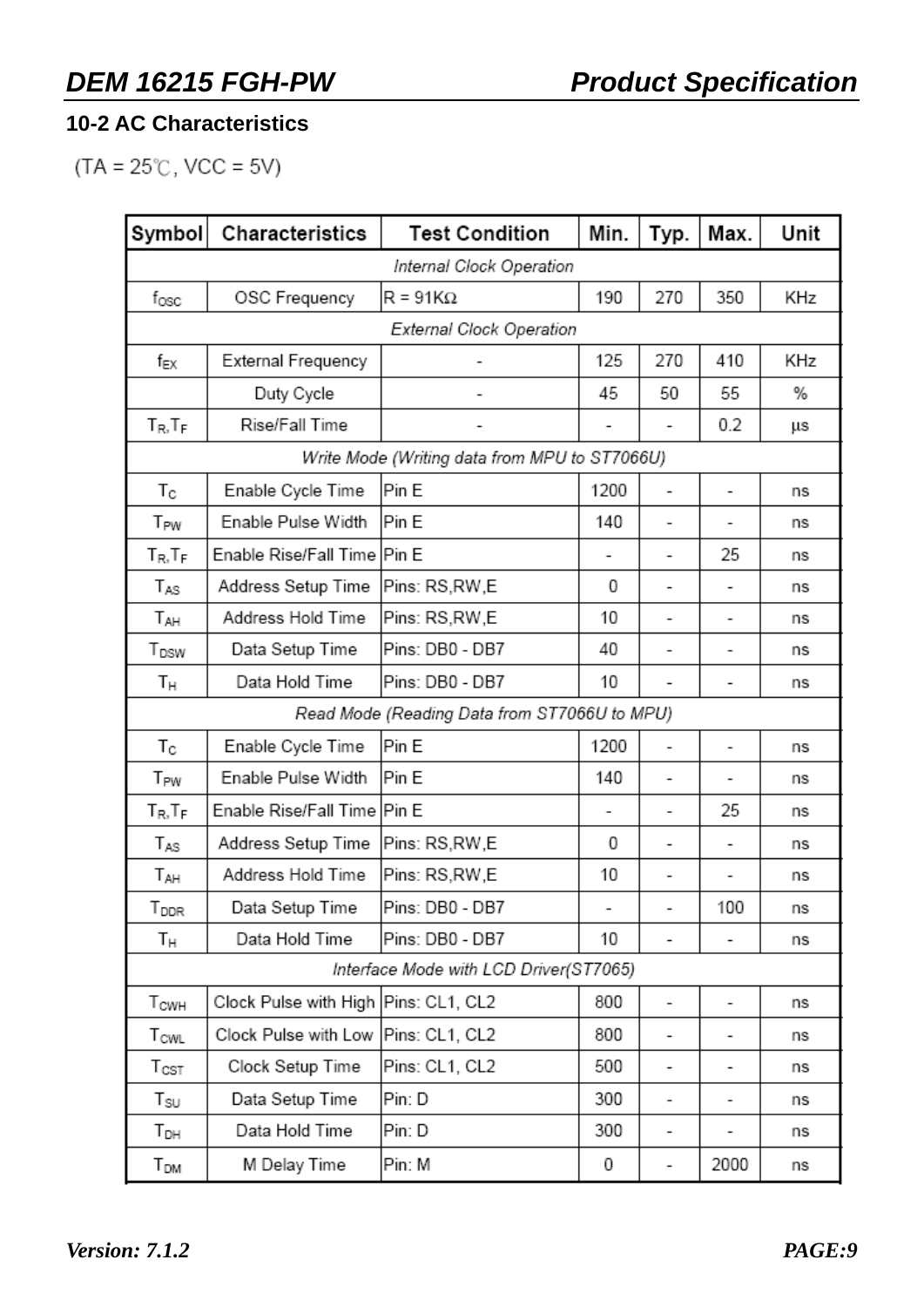### Writing data from MPU to ST7066U



Reading data from ST7066U to MPU

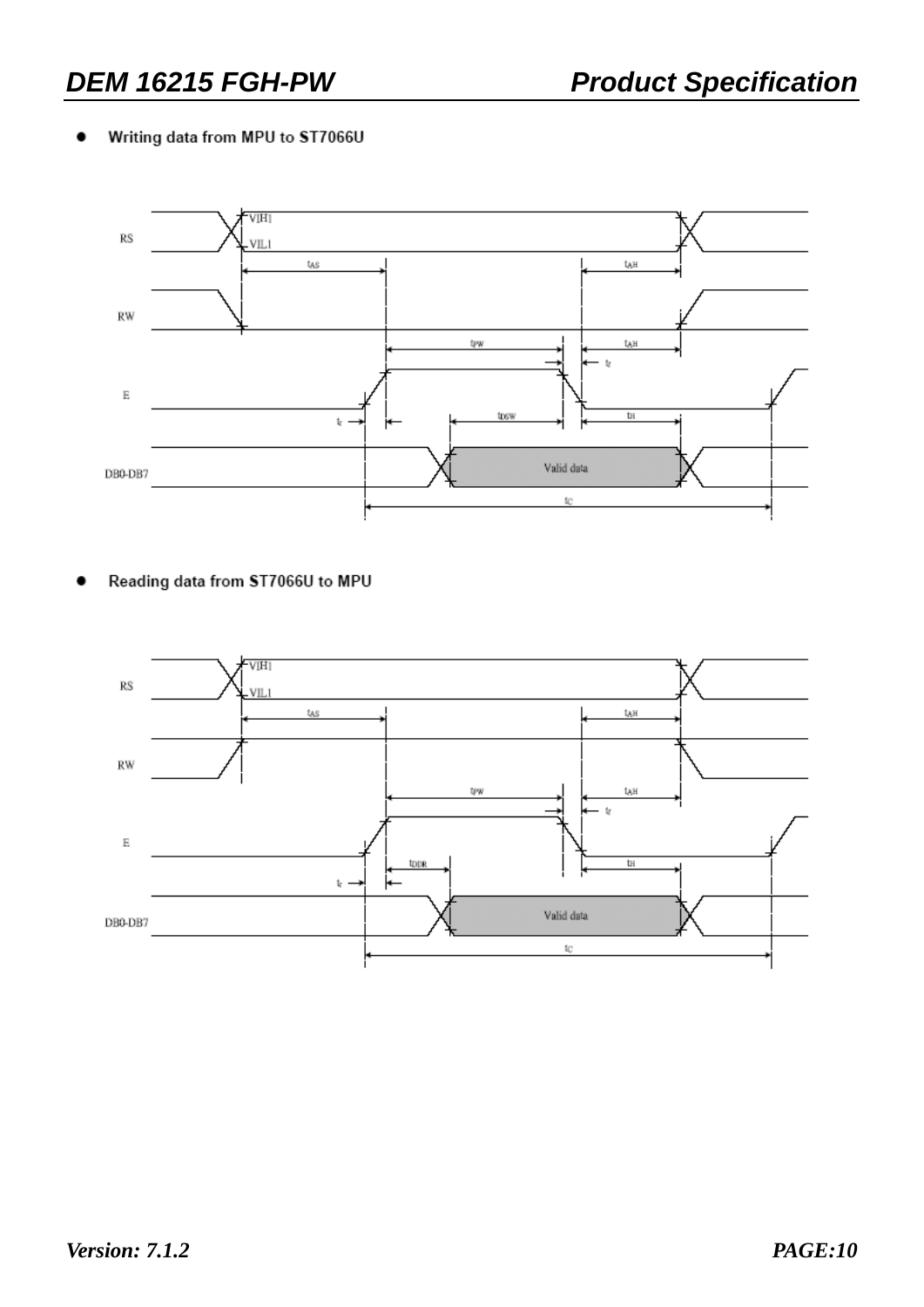# **11. INSTRUCTION TABLE**

|                                  | <b>Instruction Code</b> |     |     |     |     |     |     |                 |            |                 |                                                                                                                                              | Description      |
|----------------------------------|-------------------------|-----|-----|-----|-----|-----|-----|-----------------|------------|-----------------|----------------------------------------------------------------------------------------------------------------------------------------------|------------------|
| <b>Instruction</b>               | <b>RS</b>               | R/W | DB7 | DB6 |     |     |     | DB5 DB4 DB3 DB2 |            | DB1 DB0         | Description                                                                                                                                  | Time<br>(270KHz) |
| Clear<br>Display                 | 0                       | 0   | 0   | 0   | 0   | 0   | 0   | 0               | 0          | 1               | Write "20H" to DDRAM. and<br>set DDRAM address to<br>"00H" from AC                                                                           | $1.52$ ms        |
| Return<br>Home                   | 0                       | 0   | 0   | 0   | 0   | 0   | 0   | 0               | 1          | x               | Set DDRAM address to<br>"00H" from AC and return<br>cursor to its original position<br>if shifted. The contents of<br>DDRAM are not changed. | $1.52$ ms        |
| Entry Mode<br>Set                | 0                       | 0   | 0   | 0   | 0   | 0   | 0   | 1               | <b>I/D</b> | S               | Sets cursor move direction<br>and specifies display shift.<br>These operations are<br>performed during data write<br>and read.               | 37 us            |
| Display<br>ON/OFF                | 0                       | 0   | 0   | 0   | 0   | 0   | 1   | D               | C          | В               | D=1:entire display on<br>C=1:cursor on<br>B=1:cursor position on                                                                             | 37 us            |
| Cursor or<br>Display<br>Shift    | 0                       | 0   | 0   | 0   | 0   | 1   | S/C | R/L             | х          | X               | Set cursor moving and<br>display shift control bit, and<br>the direction, without<br>changing DDRAM data.                                    | 37 us            |
| Function<br>Set                  | 0                       | 0   | 0   | 0   | 1   | DL  | Ν   | F               | х          | x               | DL:interface data is 8/4 bits<br>N:number of line is 2/1<br>F:font size is 5x11/5x8                                                          | 37 us            |
| Set CGRAM<br>address             | 0                       | 0   | 0   | 1   | AC5 | AC4 | AC3 | AC <sub>2</sub> | AC1        | AC <sub>0</sub> | Set CGRAM address in<br>address counter                                                                                                      | 37 us            |
| Set DDRAM<br>address             | 0                       | 0   | 1   | AC6 | AC5 | AC4 | AC3 | AC <sub>2</sub> | AC1        | AC0             | Set DDRAM address in<br>address counter                                                                                                      | 37 us            |
| Read Busy<br>flag and<br>address | 0                       | 1   | BF  | AC6 | AC5 | AC4 | AC3 | AC2             | AC1        | AC0             | Whether during internal<br>operation or not can be<br>known by reading BF. The<br>contents of address counter<br>can also be read.           | 0 us             |
| Write data<br>to RAM             | 1                       | 0   | D7  | D6  | D5  | D4  | D3  | D2              | D1         | D0              | Write data into internal<br>RAM<br>(DDRAM/CGRAM)                                                                                             | 37 us            |
| Read data<br>from RAM            | 1                       | 1   | D7  | D6  | D5  | D4  | D3  | D2              | D1         | D0              | Read data from internal<br>RAM<br>(DDRAM/CGRAM)                                                                                              | 37 us            |

Note:

Be sure the ST7066U is not in the busy state (BF = 0) before sending an instruction from the MPU to the ST7066U. If an instruction is sent without checking the busy flag, the time between the first instruction and next instruction will take much longer than the instruction time itself. Refer to Instruction Table for the list of each instruction execution time.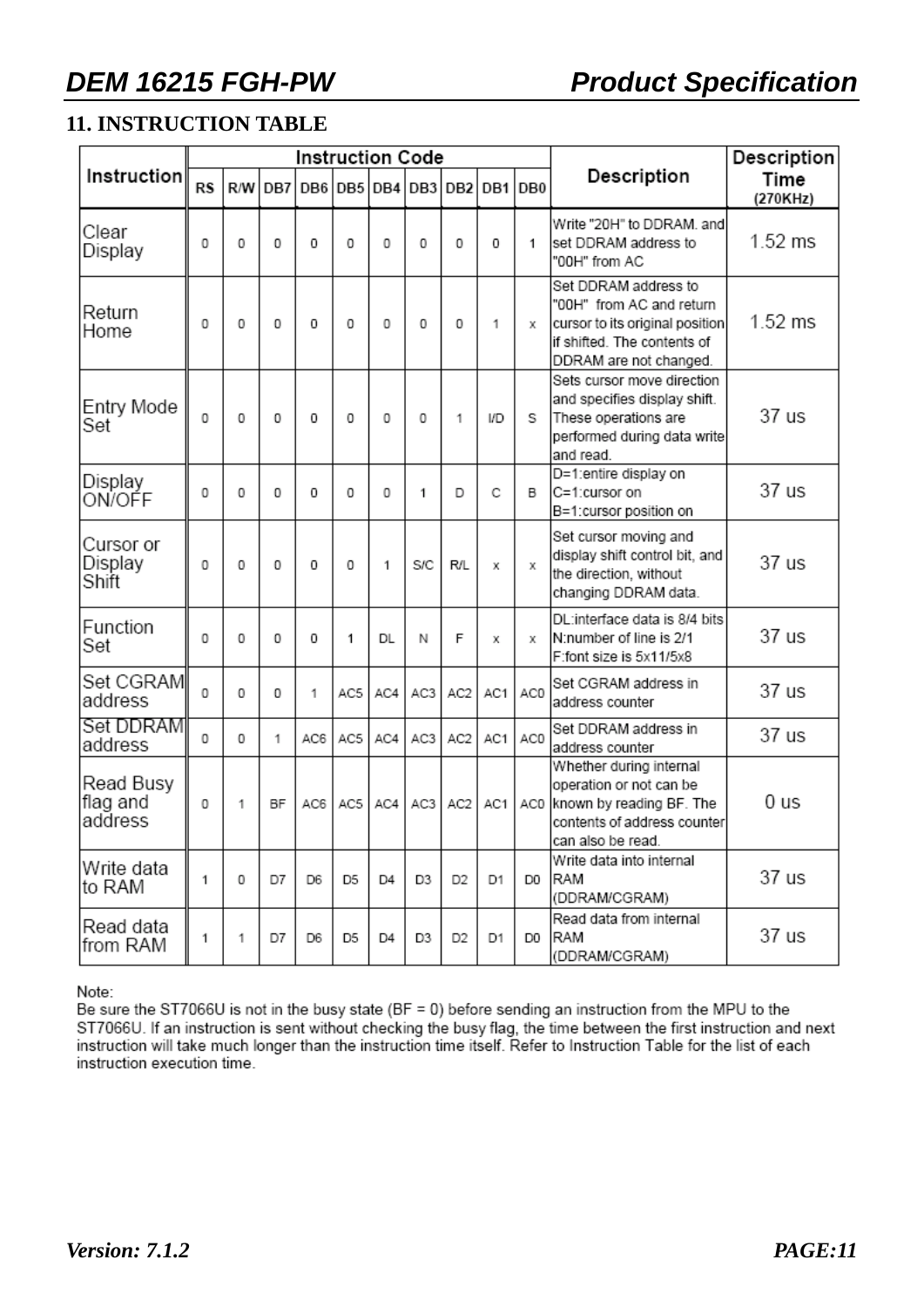# **12. INITIALIZING BY INSTRUCTION**

### **12-1. 8-bit interface mode (fosc=270 kHz)**

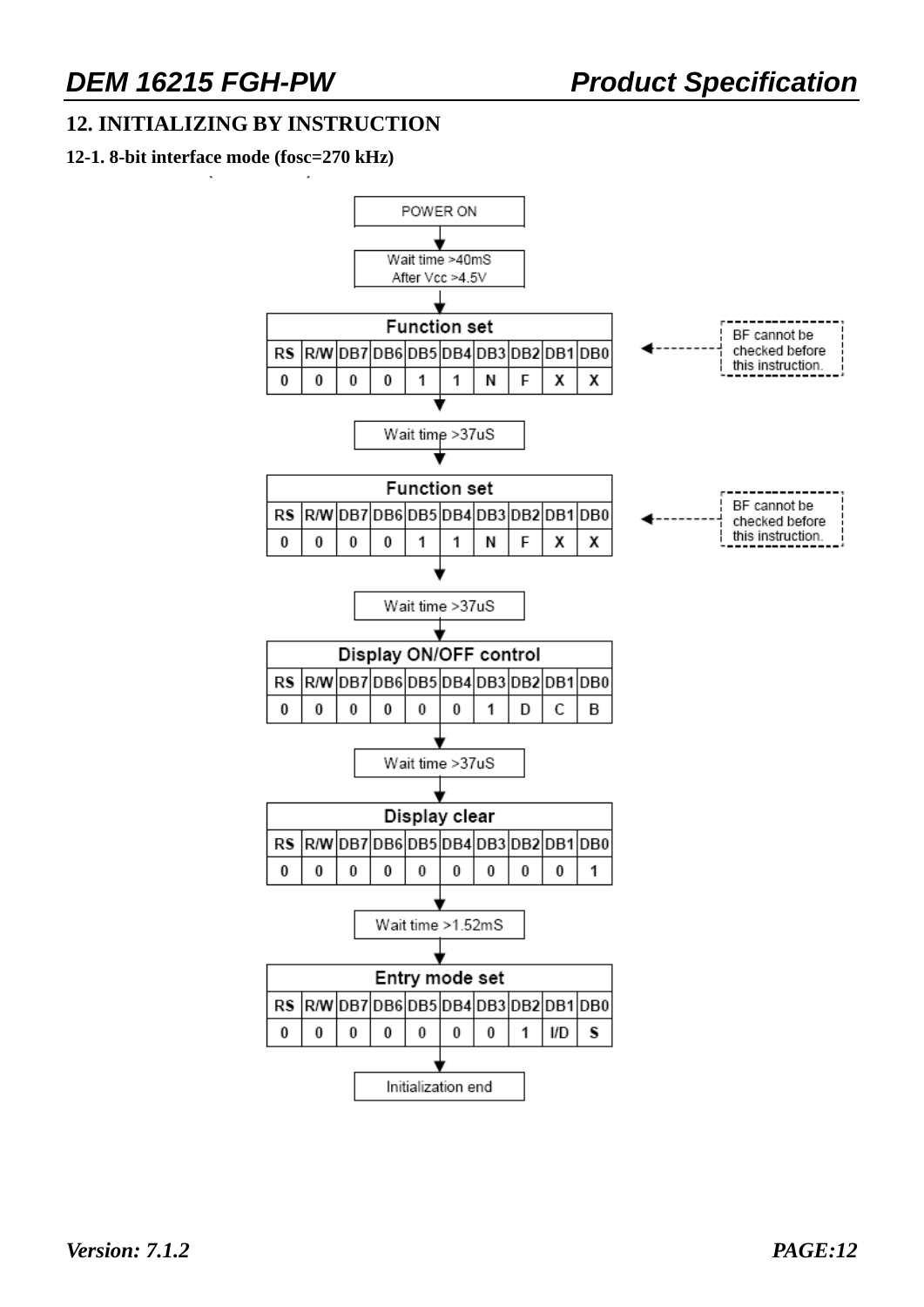### **12-2. 4-bit interface mode**

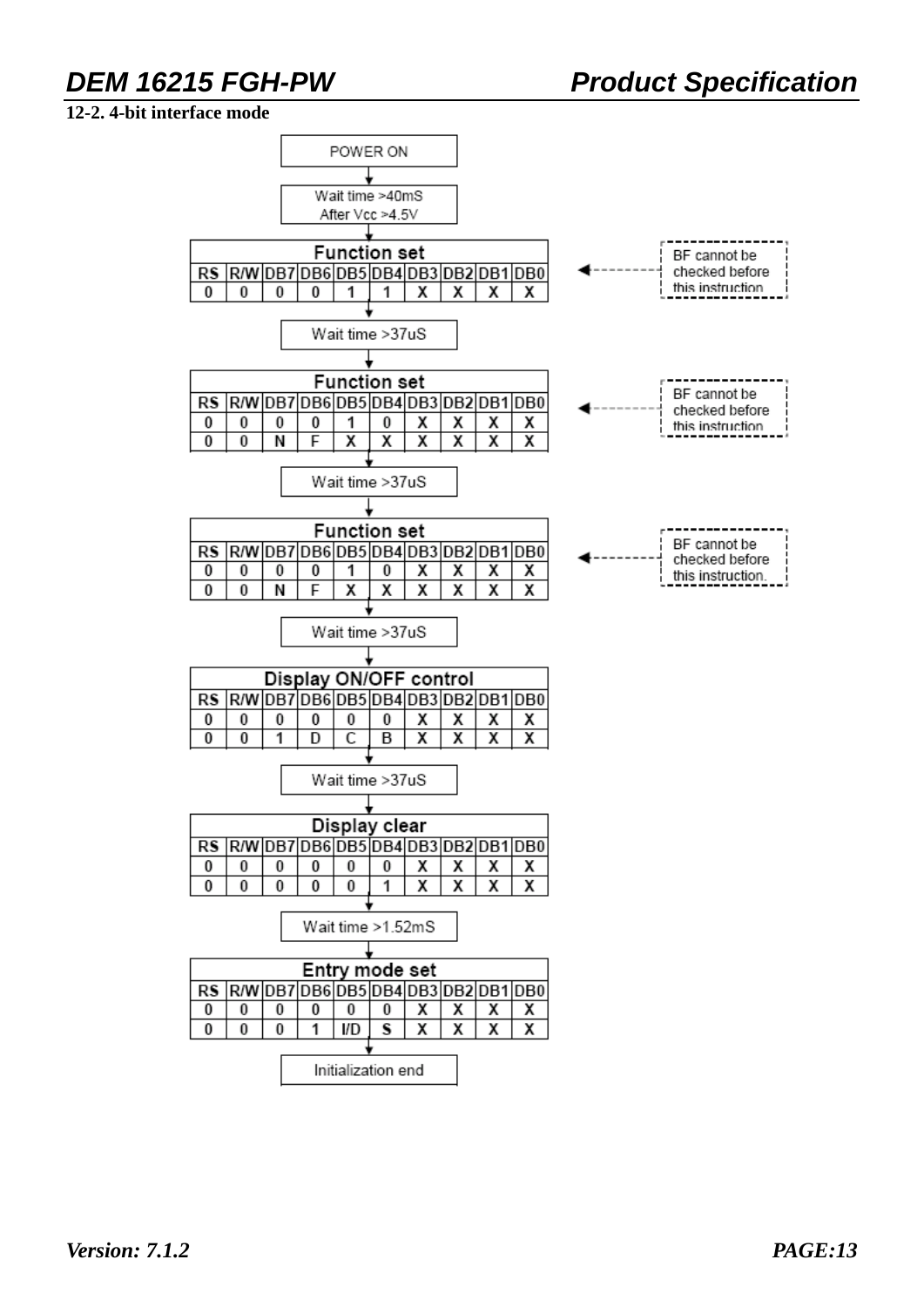# **13. CHARACTER GENERATOR ROM (ST7066U-0A)**

### NO.7066-0A

| $b7 - b4$<br>$b3-b0$ | 0000             | 0001 | 0010 | 0011     | 0100 0101 |          | 0110     | 0111       | 1000 | 1001 | 1010        | 1011        | 1100                       | 1101                         | 1110          | 1111              |
|----------------------|------------------|------|------|----------|-----------|----------|----------|------------|------|------|-------------|-------------|----------------------------|------------------------------|---------------|-------------------|
| 0000                 | CG<br>RAM<br>(1) |      |      | W        | ä,        | щŧ       |          | m          |      |      |             |             | ÿ                          | ж<br>W.                      | E.            | D                 |
| 0001                 | (2)              |      |      | 1        | 曲         | ш        | ä.       | m,         |      |      | E.          | š           | m<br>W.                    | M.                           | a             | Ш                 |
| 0010                 | (3)              |      | н    | I        | Н         | ₽        | E.       | $\rlap{/}$ |      |      |             | \$          | ц                          | H.                           | D             | ō                 |
| 0011                 | (4)              |      | Ħ    | B        | щb        | W.<br>w. | ж<br>w.  | s,         |      |      | Ш           | etter.<br>¢ | .                          | Ħ                            | E,            | ŘИ                |
| 0100                 | (5)              |      | B    | ш        | ĵ         | l        | d        | H          |      |      | ×           | mpo.<br>U.  | ľ                          | Ħ                            | Ш             | H.                |
| 0101                 | (6)              |      | I    | Hщ<br>w. | m<br>han. | win 19   | ē.       | ш          |      |      | н           | . .<br>Ħ    | $\color{red}\blacklozenge$ | 1                            | B             | щ                 |
| 0110                 | (7)              |      | S    | Ġ        | Ш         |          | ¢        | U          |      |      | m<br>****   | D           | ж<br>                      | .<br>,,,,<br>ana a           | p             | Ξ                 |
| 0111                 | (8)              |      | Z    |          | B         | W        | . .<br>d | W          |      |      | ****<br>×   | щ.          | 44.94<br>ж                 | <br>.<br>r                   | m<br>an d<br> | Ħ,                |
| 1000                 | (1)              |      | Ė    | B        | H         |          | H.       | ×.         |      |      | ф           | Ü           | X                          | ł<br>ī                       | ₽             | <b>TIME</b><br>×. |
| 1001                 | (2)              |      | ľ    | щ<br>ш   | Ī         | ⋬.       | I        | U          |      |      | e in<br>ш   | эw.<br>J.   |                            | H.                           | ж¢            | ш                 |
| 1010                 | (3)              |      | 8    | 灍<br>巃   | ₽         | L.       | U        | z          |      |      | ,,,,,<br>ш. | mm<br>      |                            | Ħ                            | ĵ             | ¥                 |
| 1011                 | (4)              |      | ₩    | ij.      | I,        | E        | P.       | I,         |      |      | W           | Ħ           | <b>Book</b><br>            | ■                            | K.            | A                 |
| 1100                 | (5)              |      | ж    | ×        |           | M.       | m        |            |      |      | 鲫           | H<br>ж<br>  |                            |                              | в.            | 膦                 |
| 1101                 | (6)              |      |      | <br>     | M         | đ        | 蹦        | ł          |      |      | J.          | an ing<br>踘 | ٩                          | ж<br>$\color{red} \clubsuit$ | H             | 鼺<br>×            |
| 1110                 | (7)              |      | 臦    | l        | I         | Юij      | Ш        | H.         |      |      | E           | Ħ           | đ,                         | ψ₿.                          | m<br>H        |                   |
| 1111                 | (8)              |      |      | ₫        | j         | -----    | Ш<br>┅   | H,         |      |      | H.          | ij<br>ţ.    | Ħ                          | 蹑                            | m<br>ш        | W                 |